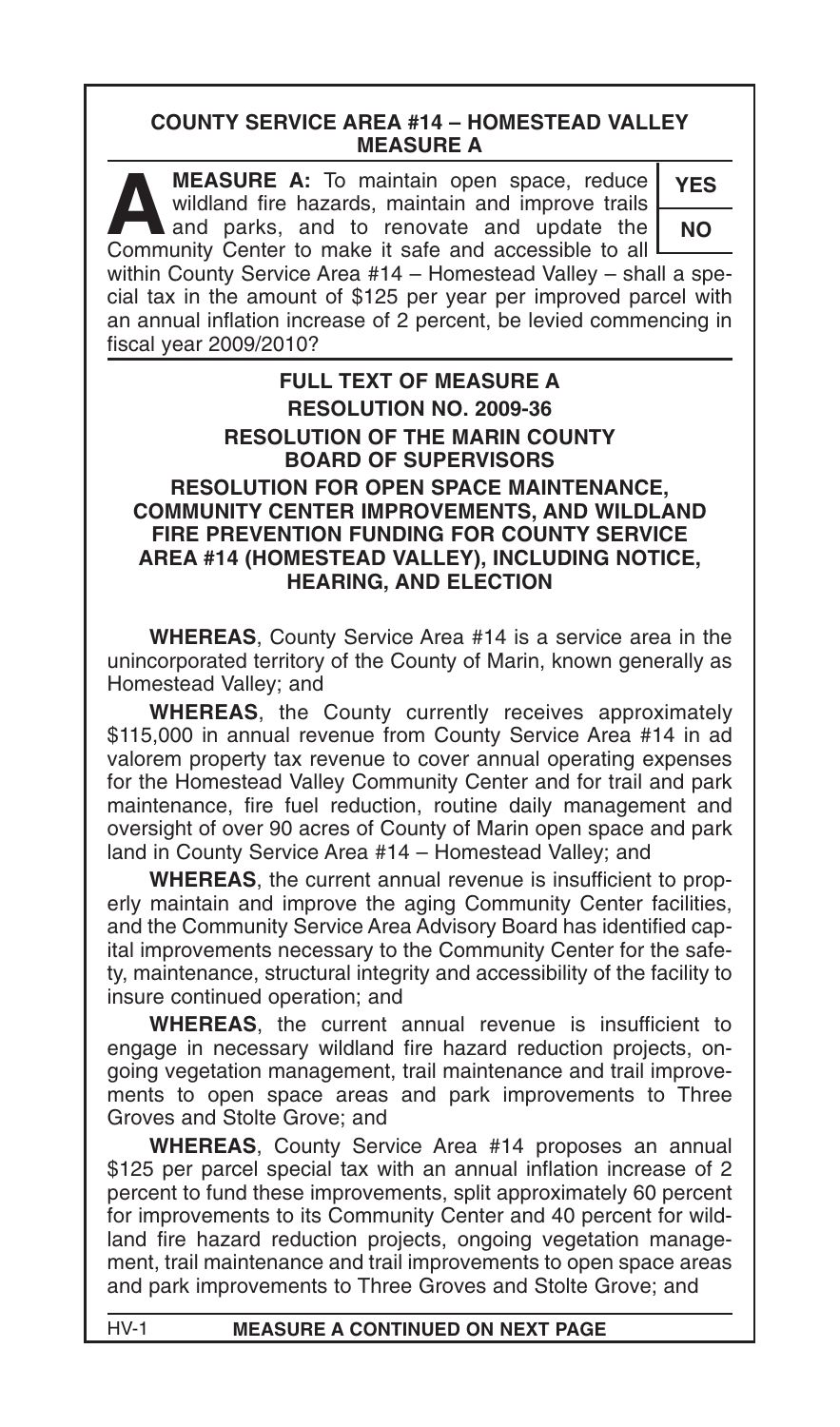**WHEREAS**, a hearing before the Board of Supervisors was conducted on May 5, 2009, and public comment was received.

## **NOW, THEREFORE, BE IT RESOLVED,** the following:

The Marin County Board of Supervisors hereby calls for an election for Community Service Area #14 by mail ballot to be held on August 25, 2009 to establish a special tax for funding. Upon approval by two-thirds of the voters the special tax shall be levied on improved parcels beginning in fiscal year 2009/2010. An improved parcel is defined as a parcel that is single family residential-improved, attached single family residential-improved, multiple family residential-improved, or commercial-improved.

The wording of the ballot shall be as follows:

To maintain open space, reduce wildland fire hazards, maintain and improve trails and parks, and to renovate and update the Community Center to make it safe and accessible to all within County Service Area #14 – Homestead Valley – shall a special tax in the amount of \$125 per year per improved parcel with an annual inflation increase of 2 percent, be levied commencing in fiscal year 2009/2010?

**PASSED AND ADOPTED** at a regular meeting of the Board of Supervisors of the County of Marin held on this 5th day of May, 2009, by the following vote:

AYES: SUPERVISORS s/Susan L. Adams, s/ Steve Kinsey, s/Charles McGlashan, s/Judy Arnold, s/Harold C. Brown, Jr.

NOES: NONE ABSENT: NONE

#### **COUNTY COUNSEL'S IMPARTIAL ANALYSIS OF MEASURE A MARIN COMMUNITY SERVICE AREA #14 HOMESTEAD VALLEY SPECIAL TAX**

This Measure, if approved by two-thirds of those voting thereon, would authorize the collection of a special tax for the purposes of maintaining open space, reducing wildland fire hazards, maintaining and improving trails and parks, and renovating and updating the Community Center, in the amount of \$125 on improved parcels within the County Service Area #14, with two percent (2%) increases per year.

> s/PATRICK K. FAULKNER County Counsel